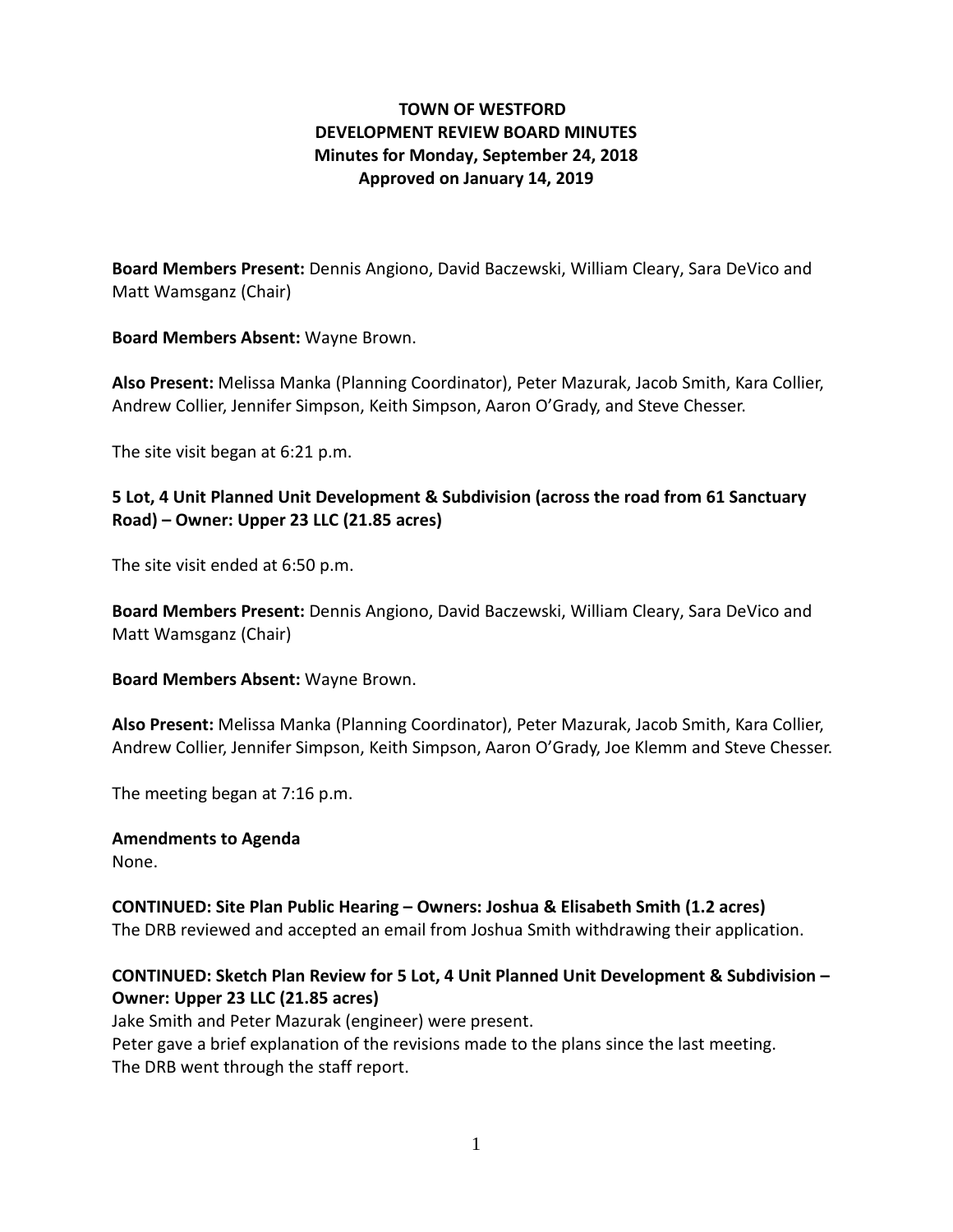The DRB agreed that the revised theoretical density plan still doesn't prove four lots are conventionally possible.

Peter asked that they be permitted to revise the plan again and present it at preliminary plat. The DRB agreed.

Those present discussed the use of existing vegetation, cutting restrictions, landscaping and reduced building envelopes to reduce visual impacts.

The DRB asked that the applicant to develop a landscaping proposal for preliminary plat.

Dennis asked the distance between the houses as depicted on the plans.

Peter answered 200 feet.

Melissa mentioned that Sanctuary Road can remain 12 feet wide with pull offs, but the right of way will need to be increased to 60 feet wide. She said the extended right of way will push front yard setbacks back farther.

Jake said the property wasn't under a forest management plan.

The DRB said building envelopes will need to exclude steep slopes, ledge outcroppings and the WRO.

Melissa noted that one of the proposed lots was completely consumed by the WRO and, therefore, it was undevelopable.

Peter said it's a marginal wetland and he hopes it will be reclassified as a class 3 wetland. Otherwise, he said he would seek a state wetland permit for the road in order to fill the wetland. The DRB agreed this issue needs to be addressed prior to preliminary plat or the lot will need to be omitted from the plans.

The meeting was opened to the public.

Jessica Simpson asked whether filling the wetland beside the road would affect the homeowner association's stormwater permit.

Peter answered no.

Kara Collier stated that the northern building lot places the dwelling on the property line and within 150 feet of their home. She said there are no trees between the two dwellings and their house currently is very secluded.

Peter said the Collier's cut all their trees down to the property line.

Andrew Collier said that was untrue and the setback between the properties is a logging road with no vegetation beyond a handful of pines and a few saplings.

Bill said the applicant's should think about buffers and screening.

Peter said perhaps the internal property lines could be straightened and building envelopes moved farther south.

# **Site Plan & Conditional Use Public Hearing** – **Owners: Chris & Nicole Palmer / C.P. Site Construction, LLC (25.01 acres)**

Chris Palmer was present.

Chris explained he'd like to run his excavation business from his property and, therefore, is requesting approval of a contractor's yard.

The DRB went through the staff report.

The DRB agreed that the applicant would need to either reduce impervious surface or conform to the stormwater standards for a major non-residential property. The DRB added that addi